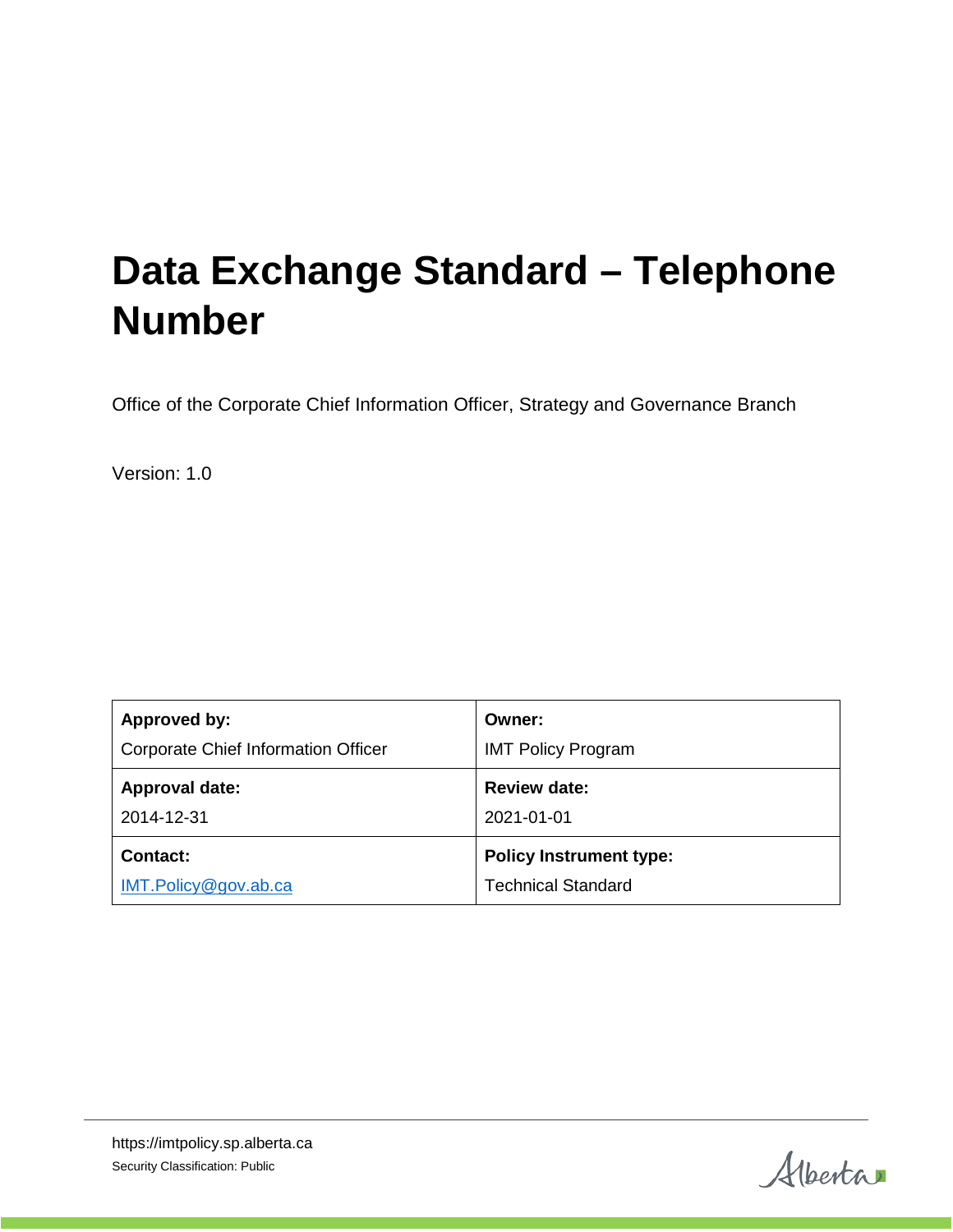## <span id="page-1-0"></span>**Contents**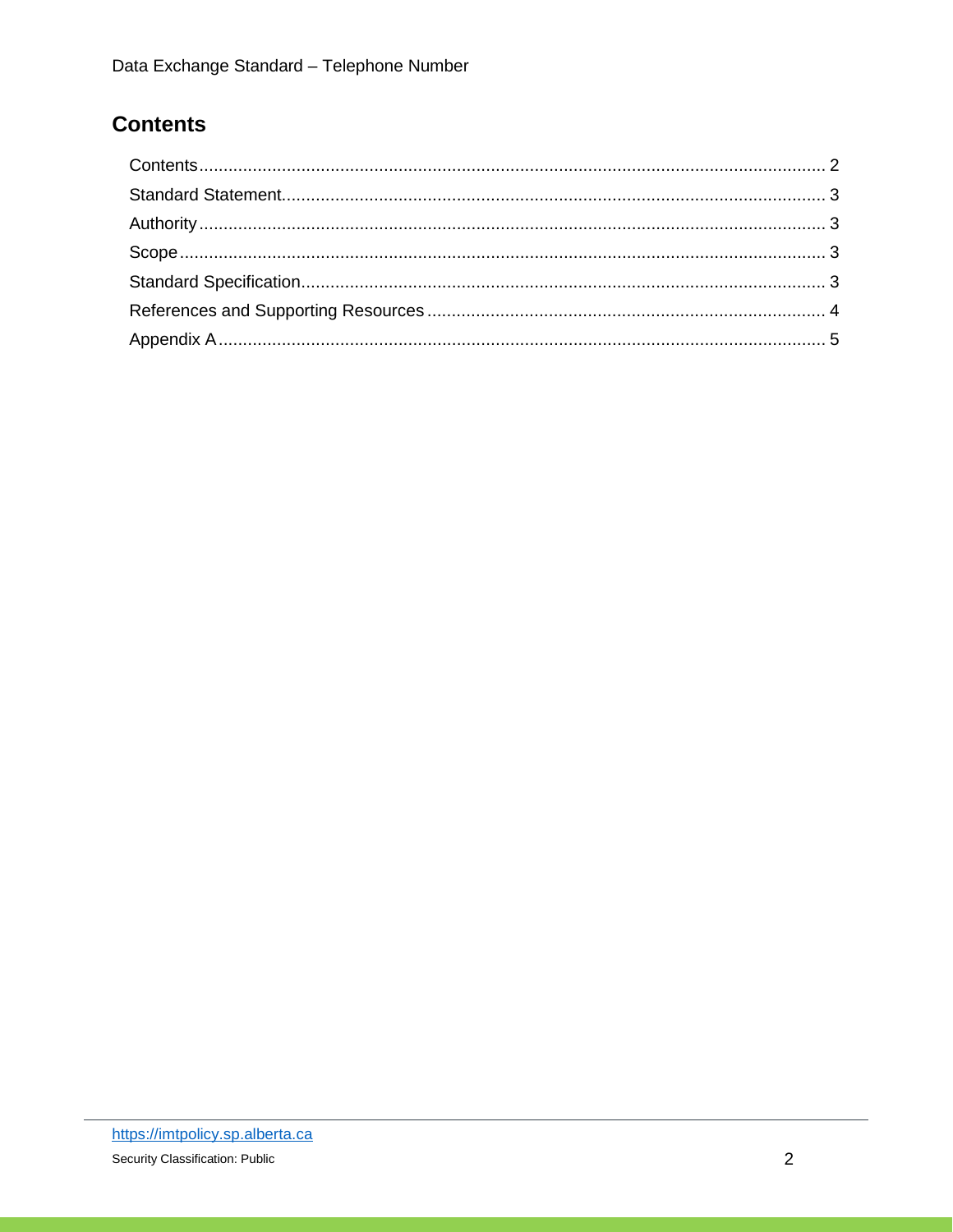#### <span id="page-2-0"></span>**Standard Statement**

Data exchange standards are required to ensure the clarity and the accuracy of data exchanged between Government of Alberta (GoA) applications.

The standard below describes the GoA data standard for a telephone number shared between GoA applications. This standard defines the required components of a telephone number and applies to the exchange of the telephone number information. It is also recommended for storage of a telephone number.

### <span id="page-2-1"></span>**Authority**

Internal use only.

#### <span id="page-2-2"></span>**Scope**

This standard applies to all Ministries within the GoA.

#### <span id="page-2-3"></span>**Standard Specification**

The GoA telephone number standard aligns with the ITU-T E.164 The International Public Telecommunication Numbering Plan and follows the Data Exchange Standard – Character Set (UTF-8).

| <b>Telephone Number</b> |                                                            |                |                                                                                                                                                                                         |  |
|-------------------------|------------------------------------------------------------|----------------|-----------------------------------------------------------------------------------------------------------------------------------------------------------------------------------------|--|
| <b>Description</b>      | A telephone number at which an individual can be contacted |                |                                                                                                                                                                                         |  |
| <b>Format</b>           |                                                            |                |                                                                                                                                                                                         |  |
|                         | <b>Country Dial Code</b>                                   | N <sub>3</sub> | A maximum of 3 numbers.                                                                                                                                                                 |  |
|                         |                                                            |                | The digits indicating which<br>number must be dialed first to<br>cause the call to be other than<br>the standard call within the North<br>America.<br>e.g. 61 (Australia), 886 (Taiwan) |  |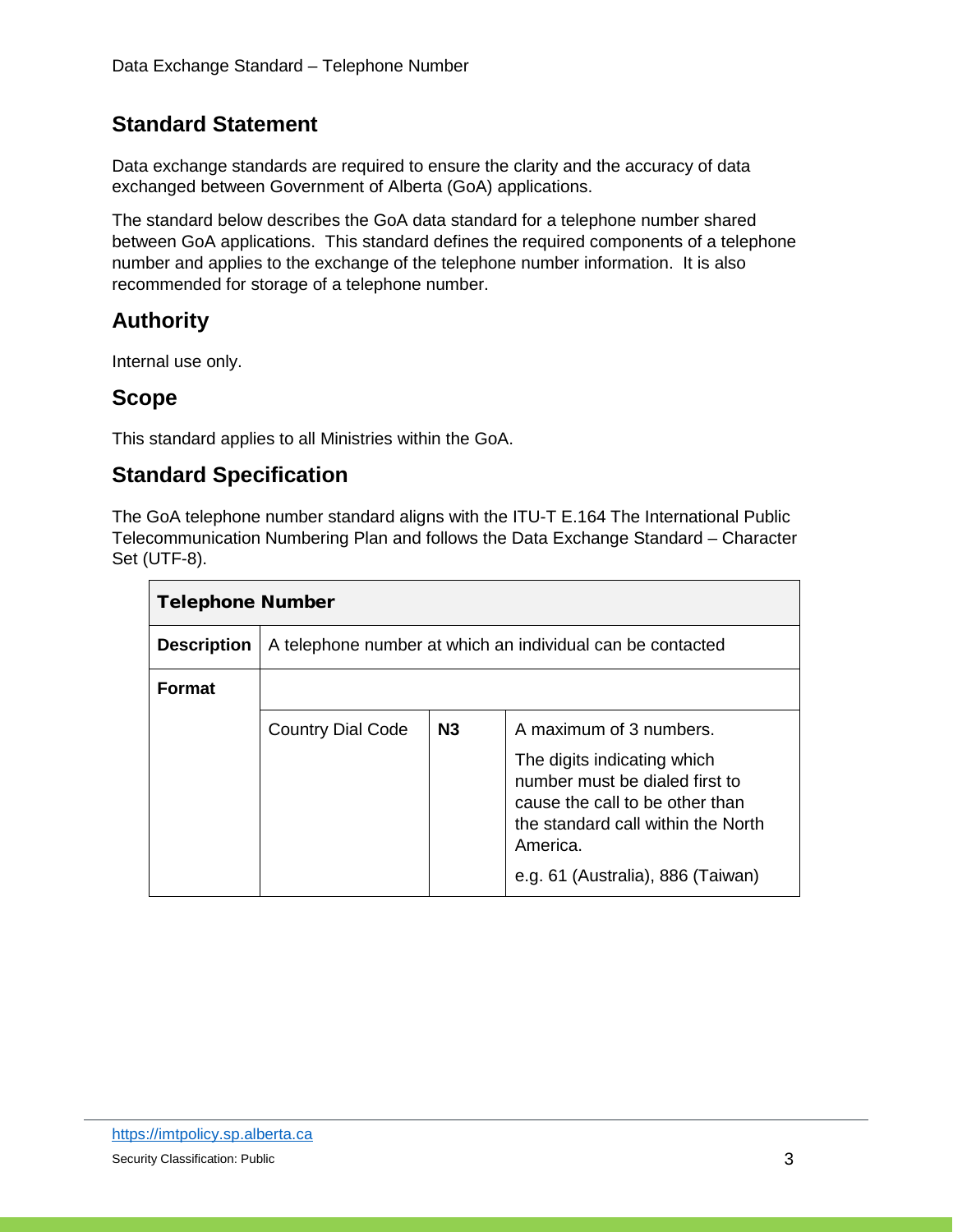| <b>Phone Number</b> | N12 | A maximum of 12 numbers.<br>The digits indicating the desired<br>city or area (also known as City<br>Code or Routing Code) plus the<br>digits of the local number.<br>Area codes within North America<br>and are defined in the North<br>American Numbering Plan<br>(NANP) and in the ITU National<br>Numbering Plan.<br>e.g. 7803104455 |
|---------------------|-----|------------------------------------------------------------------------------------------------------------------------------------------------------------------------------------------------------------------------------------------------------------------------------------------------------------------------------------------|
| Extension           | N7  | Optional.<br>The numbers of the telephone<br>extension.<br>A maximum of 7 numbers or<br>blank.                                                                                                                                                                                                                                           |

#### <span id="page-3-0"></span>**References and Supporting Resources**

• ITU-T E.164 The International Public Telecommunication Numbering Plan. The International Public Telecommunication Numbering Plan specifies that a number should be 15 digits or shorter, and begin with a country prefix.

<https://www.itu.int/rec/T-REC-E.164-201011-I/en>

- North American Numbering Plan (NANP) [http://nanpa.com/number\\_resource\\_info/index.html](http://nanpa.com/number_resource_info/index.html)
- ITU National Numbering Plan <http://www.itu.int/oth/T0202.aspx?parent=T0202>

#### **Government of Alberta**

• Data Exchange Standard – Character Set (UTF-8) [https://imtpolicy.sp.alberta.ca/standards/Pages/Data-Exchange-Standard-](https://imtpolicy.sp.alberta.ca/standards/Pages/Data-Exchange-Standard-Character-Set.aspx)[Character-Set.aspx](https://imtpolicy.sp.alberta.ca/standards/Pages/Data-Exchange-Standard-Character-Set.aspx)